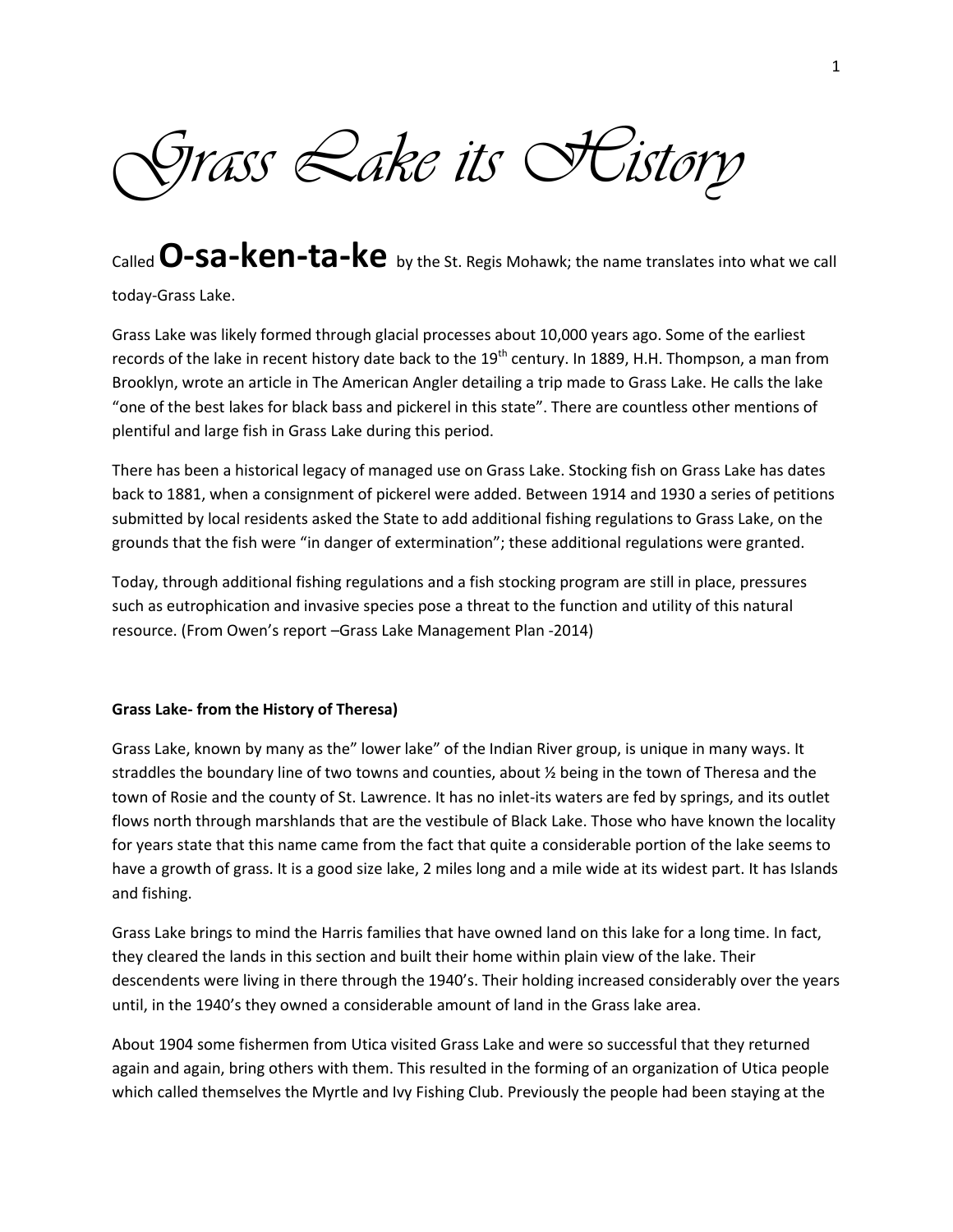Harris farm house in large number, but now they purchased some land on the shore and erected a fine club house. The club members had their own Ice house lighting system and boat house. Later, some of the members, desiring to remain at the lake all through the summer built cottages and spent three or four months at the attractive country retreat. Thus did the fame of Grass Lake Spread.

An older member of this club passed away the club house and cottage went on the market and the Harris family purchased them. In fact, the Harris family began building a string of cottages and summers would find them well filled with fisherman.

## What's All This Talk About Monster Pickerel?

Those who fish in Grass Lake have reported that it is an ideal fishing ground. In September, 1905, Mr. Brunett, with Mrs. Buttonschoen (Utica) were fishing in the lake when they struck a snag. The snag proved to be a fish- a pickerel- that gave the fisherman some busy moments. It was a question who would get tired first, the fish or the fisherman. At last the fish was in the boat and they both said they had never seen the like of it before. The fish weighted 19 % pounds, the largest one ever taken from the lake. It measured 42 % inches long. It was taken to Utica, mounted and shown in public places, and at last placed in the office of the president of the club.

In 1941, Mr. and Mrs. Edward Kieffer, Syracuse, went to the lake for an outing. Mr. Kieffer wanted to teach his wife how to fish. She was doing very well casting with a fly rod and a little Wonder spinner. Soon she had a strike and Mr. Kieffer thought he would let her play with the nibble, until he got a sight of the bass. At the moment he was more excited than his wife and when the bass was landed it weighted over 5 ¾ pounds. At the same time a family party went out and caught a total of 16 beauties many of them bass.

Some have suggested that there are rich mineral deposits in the rocks near Grass Lake, but no one has been sufficiently convinced of that to commercially develop the area for mining purposes. But as a vacation spot the area reached a high level of popularity during the 1940's.

In 1947 mark Harris, then 77, related his version of the settlement of Grass Lake to Ernest Cook. "When his grandfather came to Grass Lake he marked the trees from Redwood out to the settlement he made, some seven miles away, so he could find the way going and coming, as he went afoot, " said Mr. Harris. "That was before the days of the roads there."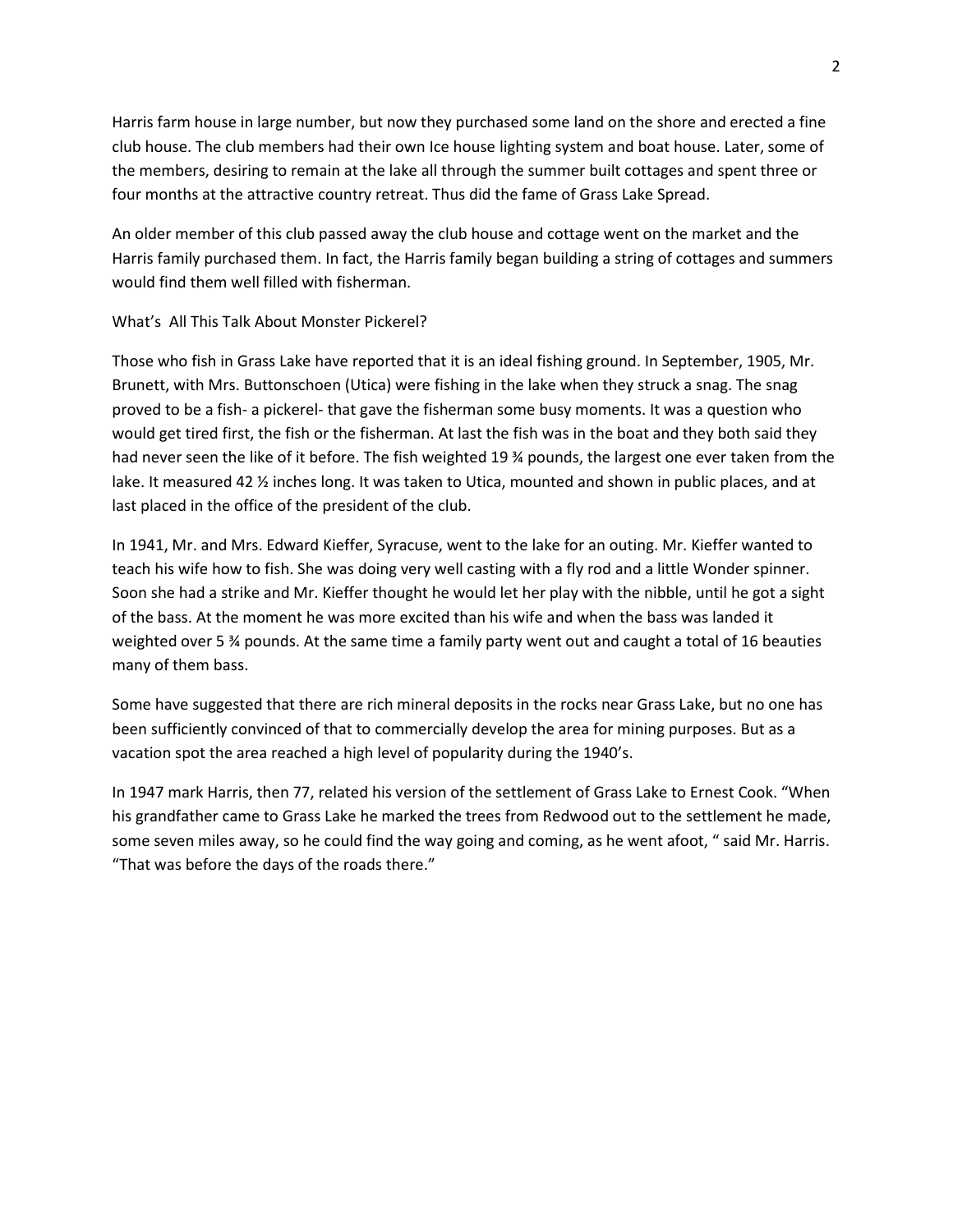

In front of Tobin's Called the Billiard Table by some. 1956 From the Godfrey Family

I don't know how Grass Lake came to bear the name, except that the bays had weeds and water grass that seemed to flourish there. I know my grandfather came there; through-it was because he could get meat supply easily. Deer were as plentiful as sheep. It was nothing for him to go out and kill a deer and, when they wanted a change, to get a mess of fish. I have seen my father, Moses Harris start out after supper and in an hour's time, fishing with one of the boys, come in with a bushel basket full of bullheads.

"In time we cleared the land and my father became a successful farmer, giving more attention to the land than to the lake. My sister Nellie and I are giving our attention to the lake. We have erected cottages around the south end of the lake and we have about all we can do summer times looking after the tourist business. My sister purchased the farm north of us so that we own most of the shore line in Jefferson and St. Lawrence counties. All the cottages are on our land, but some are leased to others for a few years yet."

Mr. Cook first met Mark about 1890 when the Cook's next door neighbor to the east of the Cook farm in West Theresa, Philo Soper, came over to tell them that he had at last secured the perfect hired boy. He stated that when on fishing trips to Grass Lake he had observed the perfect manner in which Moses Harris had conducted his farming and had made bold to ask if he could hire one of the boys. He did and it was Mark Harris secured. In time Mark began to visit the Cook's after work hours on the farm.

About 1895 Mr. Tilden, who had a fleet of big red tin, horse drawn peddle carts on the highways in northern New York, was looking for a faithful and honest young man to take charge of one of the carts. He referred to Mark Harris.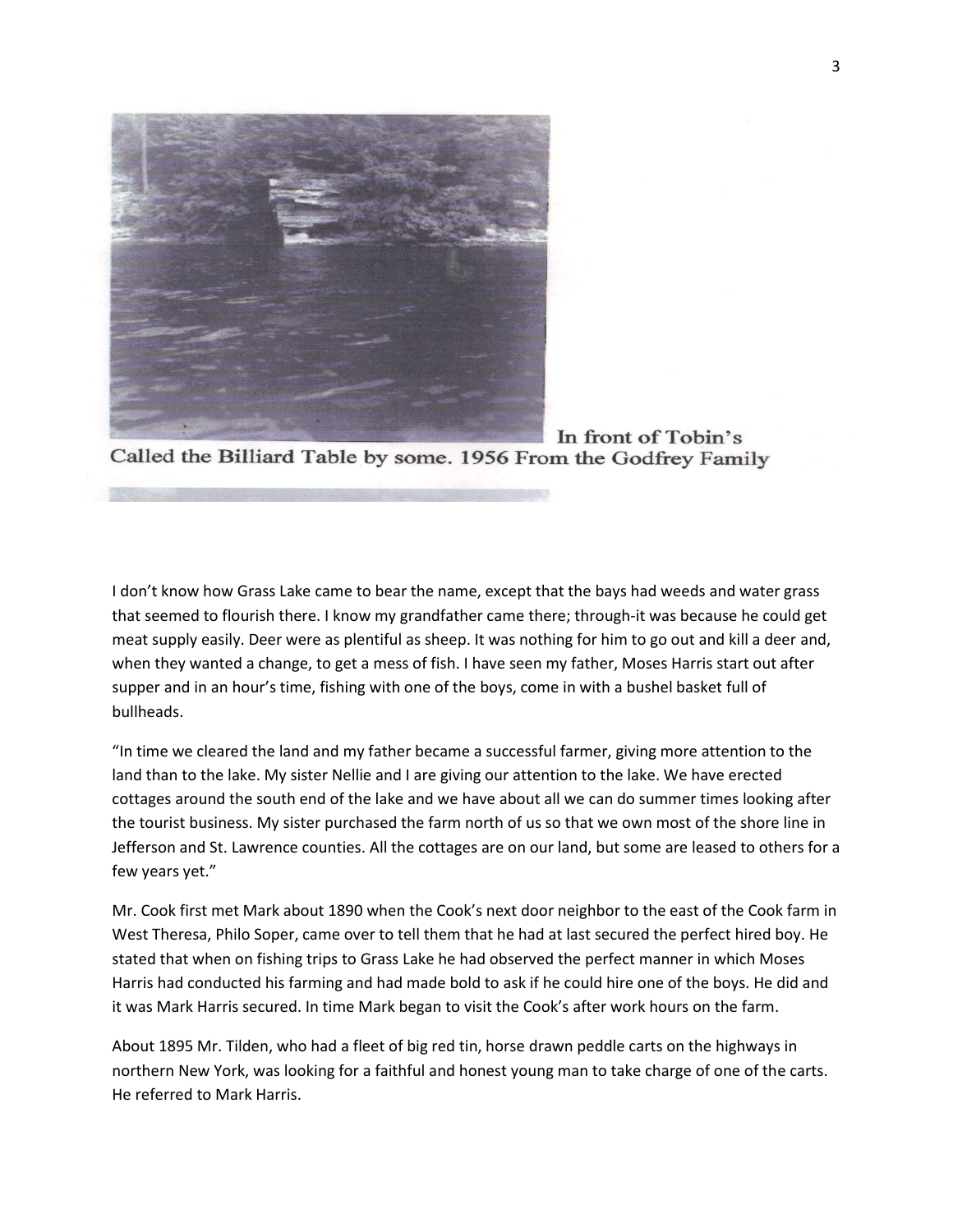When Ernest Cook asked Mark how he came to leave farming to drive a cart to sell tin ware and gather rags and old rubber and iron this is the answer he got:

Well, said Mark, "I hardly know myself. The work seemed to appeal to me, riding around the country, seeing what people were doing on their farms and doing business with many of them. I suppose the big thing that turned the scales for me was the fine salary he offered me. It doesn't look big now, but 55 years ago it seemed like a gold mine. He said he would give me \$250.00 for the year and furnish me everything; rig, living and expenses.

"That seemed to settle it and I went into Watertown- it seemed like a long way away at that time- and got my instructions and my outfit. Mr. Tilden told me I could go where I pleased but, as a rule, each peddler had his beat to follow, but that was for me to work out.

"I never saw a man who could figure in his head like Tilden and before I got away I heard him call down one of his drivers something awful. But I knew the driver was all to blame and didn't blame Tilden a mite. I want to say that in my working for him, I never received one cross word from him, but he did go out of his way to praise me for the business I did for him and the care I took of his rig.

"You know the thing that I worried about most was knowing where to stay over-night. I was rather bashful and didn't like to put up "hit and miss" fashion. So I decided I would start in around home. I could get back to the farm for nights, and I knew people Rossie way. Of course as you know, I was well acquainted with your father and mother and I made your place at West Theresa and other headquarters. In North Gouverneur, I went to Royal Morse's farm and at Kelsey Bridge at Ed Graham's. In time, I added other places.

"No I never had any serious breakdowns, losses, or trouble in my work. There were times when the road was just awful and I have almost frozen at times on the top of that high cart in cold weather. It was an education."

Mr. Cook went on to say: "At our farm we used to look forward to Mark's coming with the greatest of pleasure. It would be for over Sunday, and sometimes in between, if he was caught in a storm. He was one of the family and always grabbed a milk pal to help with the milking and mother always planned to have some dish that Marked liked when he came.

One winter he came in on a Saturday night, expecting to start out Monday morning. A snow and wind storm on Monday made it impossible for him to leave. The roads were filled fences –high Tuesday and Wednesday. Mark began to worry as he ought to be on the road. Thursday he started out to visit some nearby cross roads, so as to make a showing. He did… He returned that afternoon before 4:00, with his rig piled with rags. He had done actually 3 days business in one. He unloaded the rags in our barn and the next day took another circuit with good results. Saturday was the same. It was one of his best weeks. Monday he had to get the surplus stock to the train and get a new supply of merchandise."Mr. Cook concluded his article about Mark Harris in the late 1940's like this: "Now at this well kept farm near Grass Lake, Mark and Nellie often visit over the days when he was out with the cart, going through the North Country. Now he is about the last one left of the trading era of farm romance."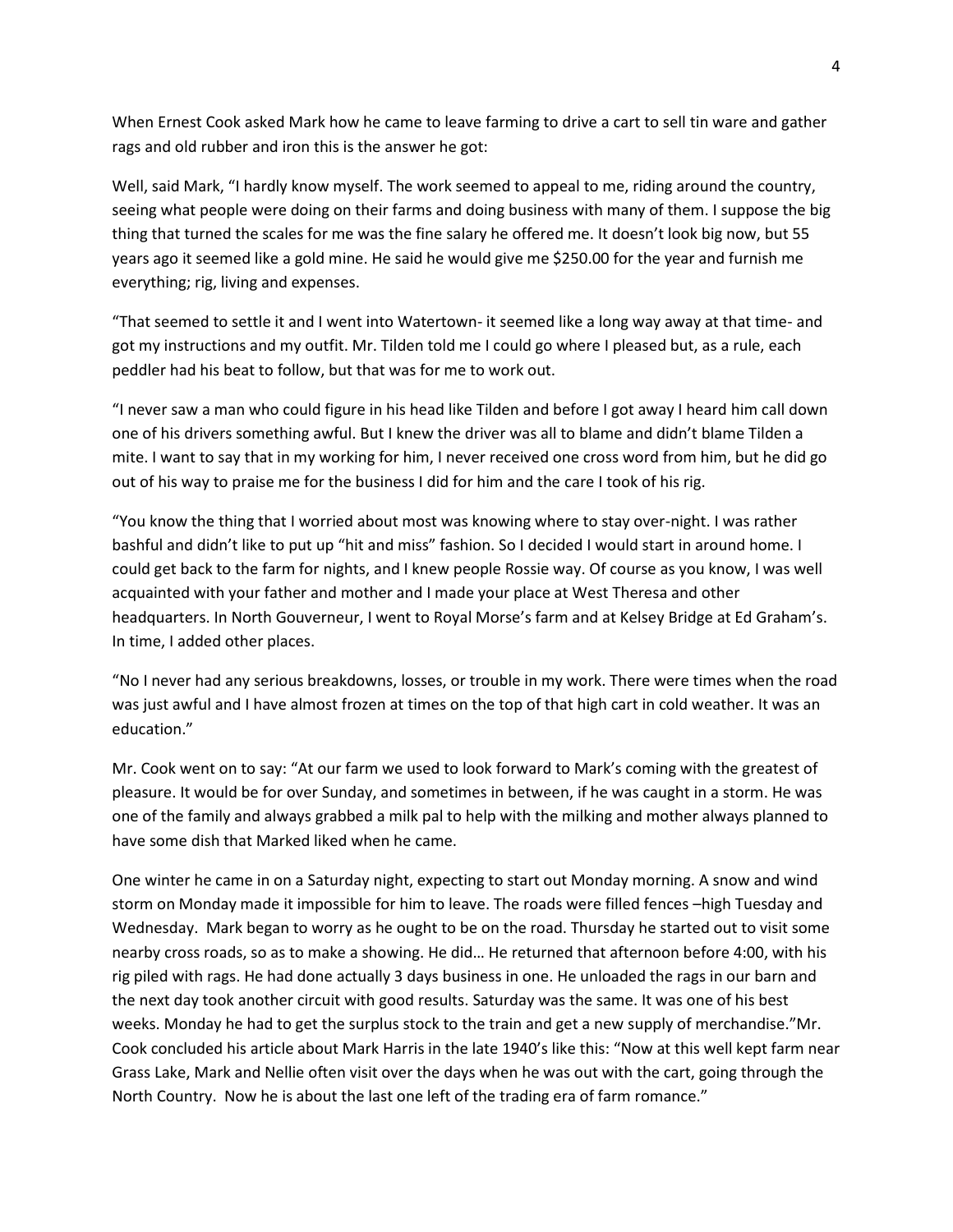With the coming of better roads and easier transportation the peddling days were over and Mark settled down on his land. With much of the farm land rented to good tenants, he gave his attention, with his sister to the resort business.

In early 1940's they sold their property and moved to Theresa Village where they bought a home on Riverside Avenue (the house now owned by Mr. and Mrs. Orin Walts) and were much loved by their neighbors.

Mark Harris died in December, 1949 and his sister, Nellie, in May 1965. Both are buried in the Redwood Catholic Cemetery.



Photograph taken in the front of the Godfrey cottage. Note, the water level. 1955 - photo of Dick Godfrey and his father.

7.